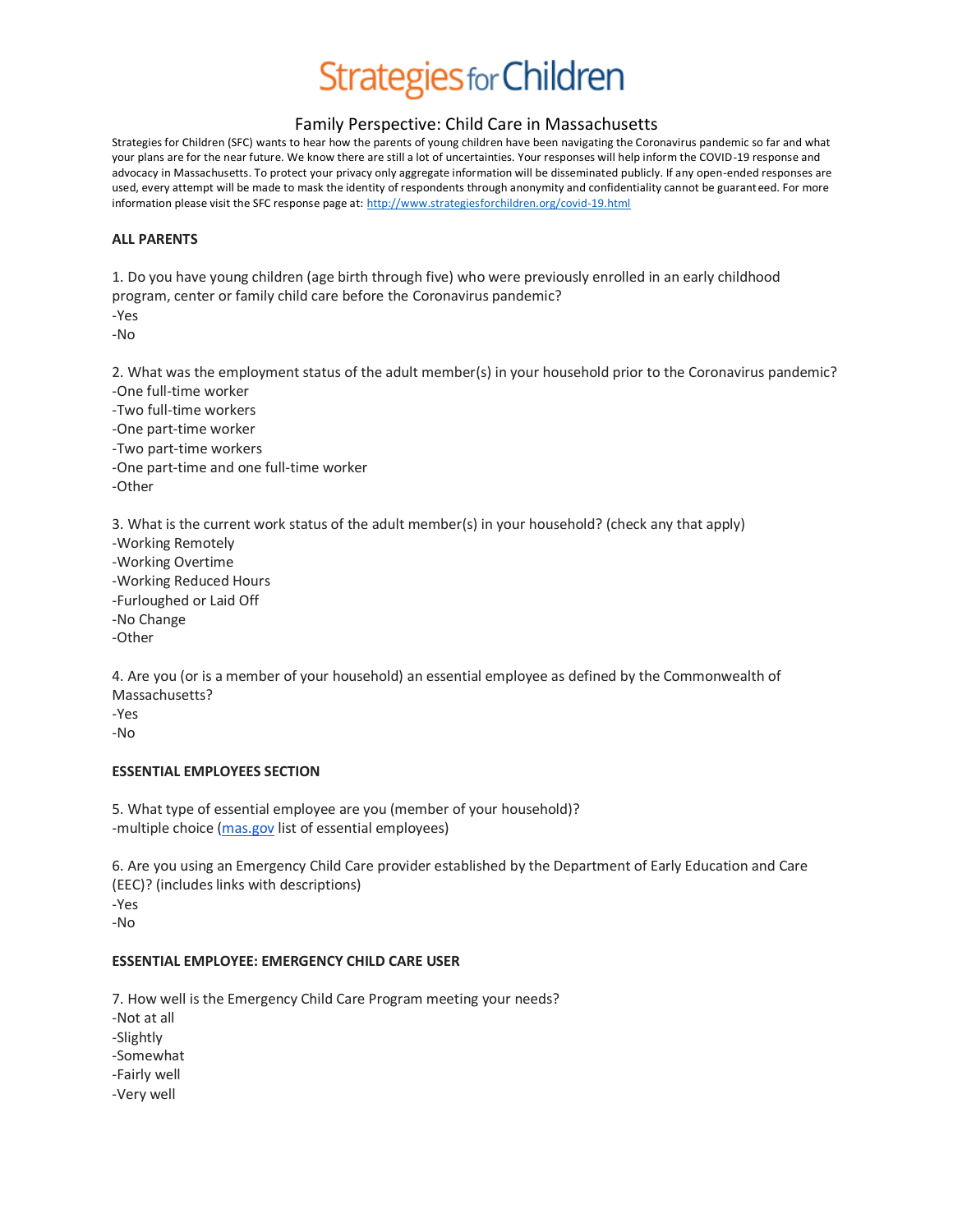8. Please explain your response to the above question here: -short answer text

9. Are you aware or are you participating in any informal child care networks to support Essential Workers in your community (e.g. neighborhood co-op, medical/nursing student organizations)? -short answer text

#### **ESSENTIAL WORKER: NO EMERGENCY CHILD CARE**

10. Why aren't you using an Emergency Child Care program established by MA (choose all that apply): -Someone in my household is providing child care support.

-I have made other child care arrangements.

-I didn't know about these programs.

-I know about them, but there are none in my area.

-They don't meet the needs of my family.

-I have health concerns with group child care (Coronavirus).

-Other

11. Please explain your response to the above question here: -short answer text

12. Are you aware or are you participating in any informal child care networks to support Essential Workers in your community (e.g. neighborhood co-op, medical/nursing student organizations)? -short answer text

13. Please review this description and indicate how likely it is that you will use the Emergency Child Care Programs in the future (EEC description of programs): -Not likely

-Somewhat likely

-Very likely

14. Please explain your response to the above question here: -short answer text

#### **ALL PARENTS**

15. Understanding that prior to Coronavirus your child attended an early childhood program, center or family child care, were you paying tuition to attend?

-Yes -No

-Not Sure

16. How willing are you to continue to pay for that tuition during this closure? -Very Unwilling -Somewhat Unwilling -Not Sure -Somewhat Willing -Very Willing

17. Please explain your response to the above question here: -short answer text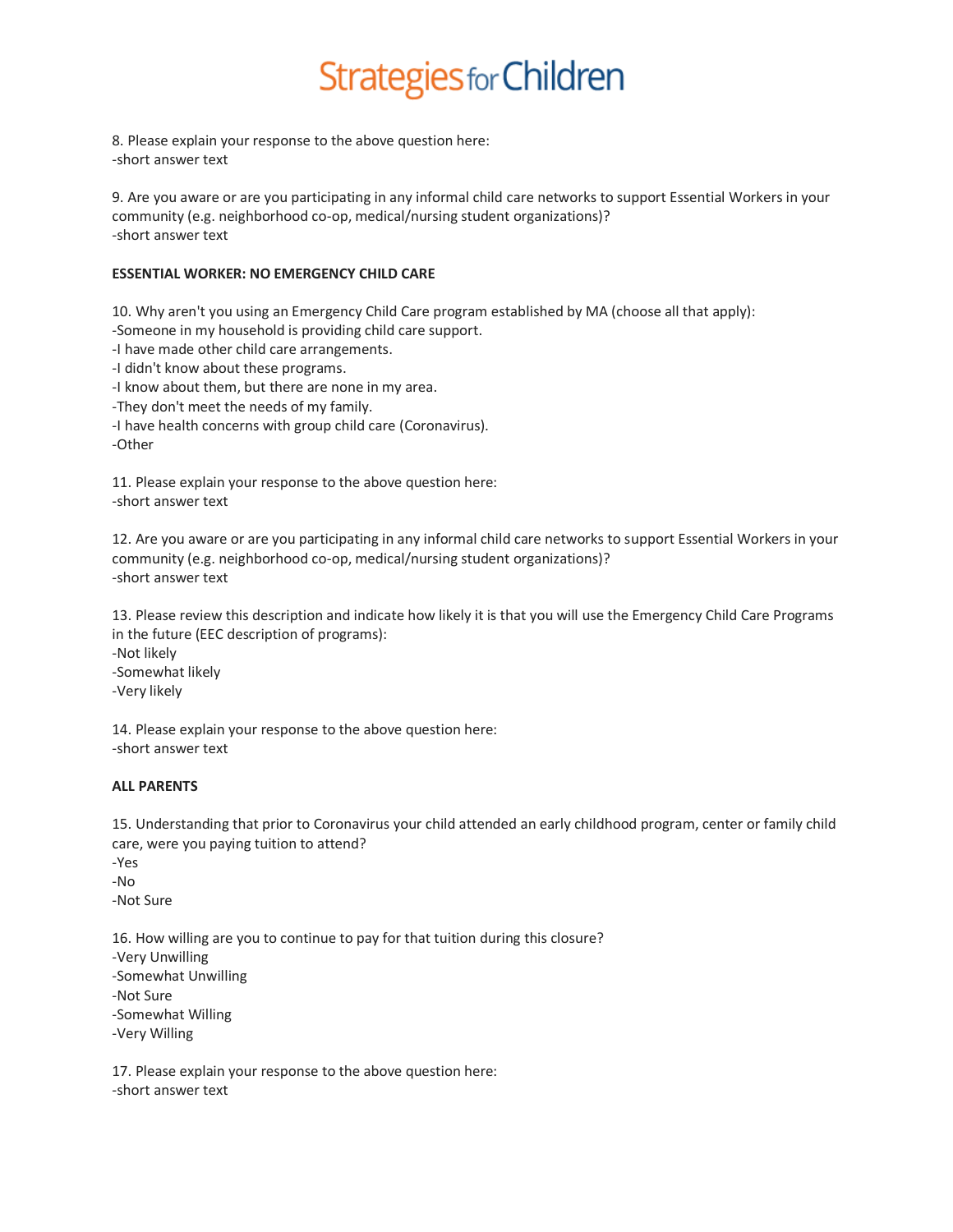18. Please select all the statements you have been considering while child care is closed in MA:

-I am worried that my child is missing out on important developmental opportunities (socialization and learning)

-I am focused on our family's basic financial needs - food, paying bills, essential supplies, the mortgage, etc.

-I am worried I will no longer be able to afford to put my child in a child care program at the conclusion of this crisis -I will not be able to return to work without a consistent child care solution for my child

-I am uncertain of my own employment

-I am concerned about the spread of Coronavirus through child care

-I am struggling to work from home without child care

-Other

19. When the Governor decides to reopen child care, are you planning to return to your child care provider? -Yes

-No

-Not Sure

#### **HESITANT TO RETURN PARENTS**

20. Are you hesitant to return to child care due to (choose any that apply): -Health Concerns -Employment/Financial Concerns -Transportation Concerns -Other

21. Please explain your response to the above question here: -short answer text

22. Would you feel more comfortable using an alternative form of child care for the duration of the Coronavirus pandemic (choose all that apply)?

-Center-Based Programs

-Family Child Care

-Public School Preschool Programs

-In-Home Child Care (Nanny)

-Loved Ones (Family/Friends)

-I plan to eventually return to my previous child care

-I won't feel comfortable leaving my children with anyone else for the foreseeable future

### **ALL PARENTS**

23. Please indicate what sources you rely on to help make decision about child care during this current crisis period -My employer

-My child care program

-Friends/Family

-Local media - newspaper, TV

-Social media

-Department of Early Education and Care

-Other

24. Please select where your child was receiving care prior to Coronavirus? -Center-Based Programs -Family Child Care -Public School Preschool Programs -In-Home Child Care (Nanny) -Loved Ones (Family/Friends/etc.)